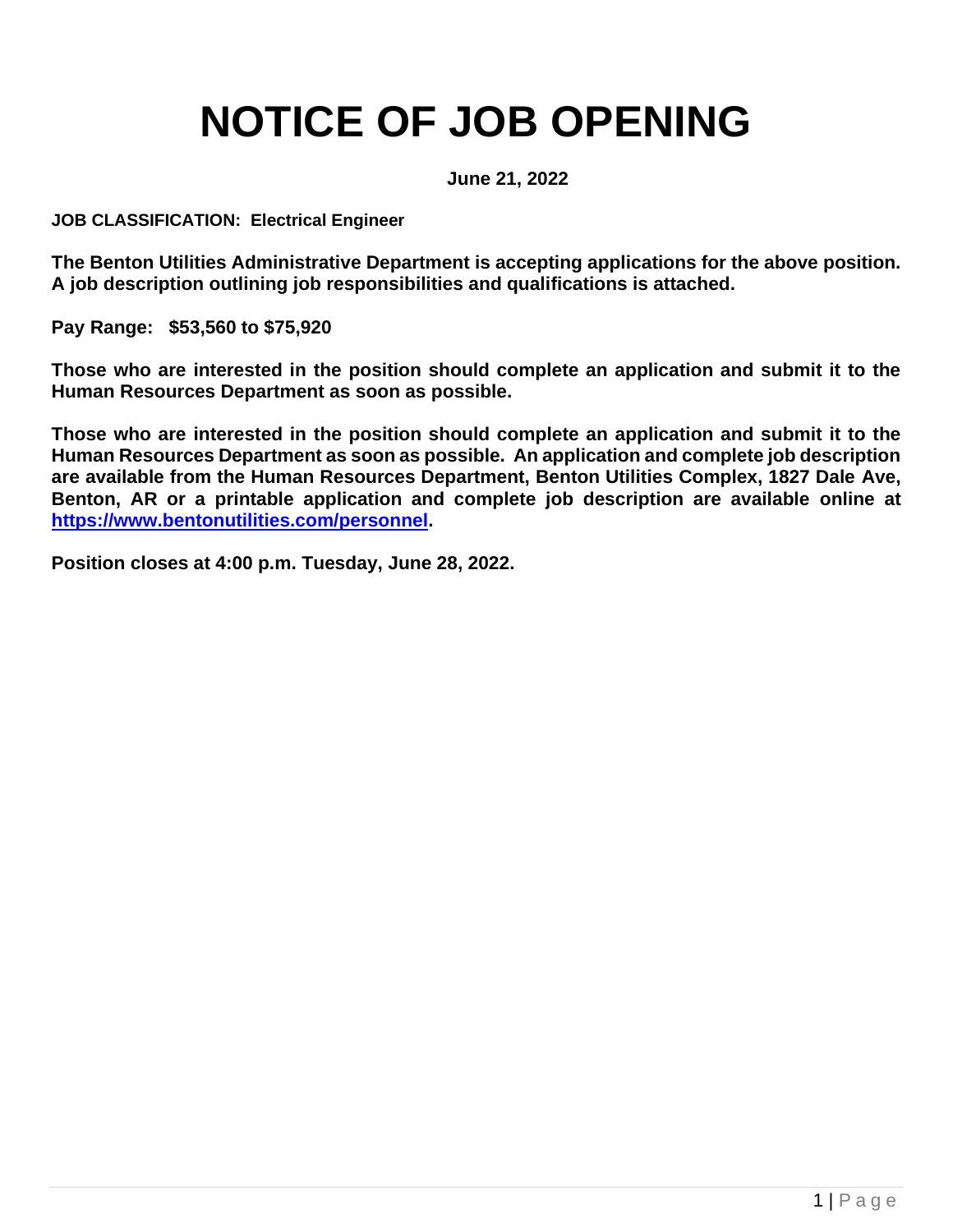

# **Electrical Engineer Job Description**

| Exempt:                  | N٥                     |
|--------------------------|------------------------|
| Department:              | <b>General Manager</b> |
| <b>Reports To:</b>       | <b>General Manager</b> |
| <b>Date Prepared:</b>    | June 20, 2022          |
| <b>Date Revised:</b>     |                        |
| <b>Safety Sensitive:</b> | Yes                    |

#### **GENERAL DESCRIPTION OF POSITION**

Responsible, under the day-to-day supervision of the General Manager, for the planning and designing of the transmission and distribution systems and substations by performing the following duties.

#### **ESSENTIAL DUTIES AND RESPONSIBILITIES**

1. Provide preliminary and detailed planning for construction projects. This duty is performed daily.

2. Assist with the coordination of engineering work activities within and outside the utility, including long range planning studies and planning for construction projects. This duty is performed daily.

3. Review technical issues with system personnel with respect to system design, replacement, and repairs. This duty is performed daily.

4. Provide field observation for review of changes as needed on construction projects. This duty is performed daily.

5. Maintain computer model of complete distribution and substation system; perform load flow and fault analysis on a routine basis; evaluating conductor sizes, fuse sizes, capacitor location, voltage regulation and phase balancing. Review current system data and trends. This duty is performed daily.

6. Assist with the development of capital improvement plan (CIP); future growth studies, rate applications, impact fees, etc. This duty is performed daily.

7. Coordinate with manufacturer's representatives regarding construction material specifications; approve related manufacturer material shop drawings. This duty is performed daily.

8. Represent Company at bid openings and planning meetings as required. This duty is performed daily.

9. Participate in on-the-job training programs and safety meetings as required. This duty is performed daily.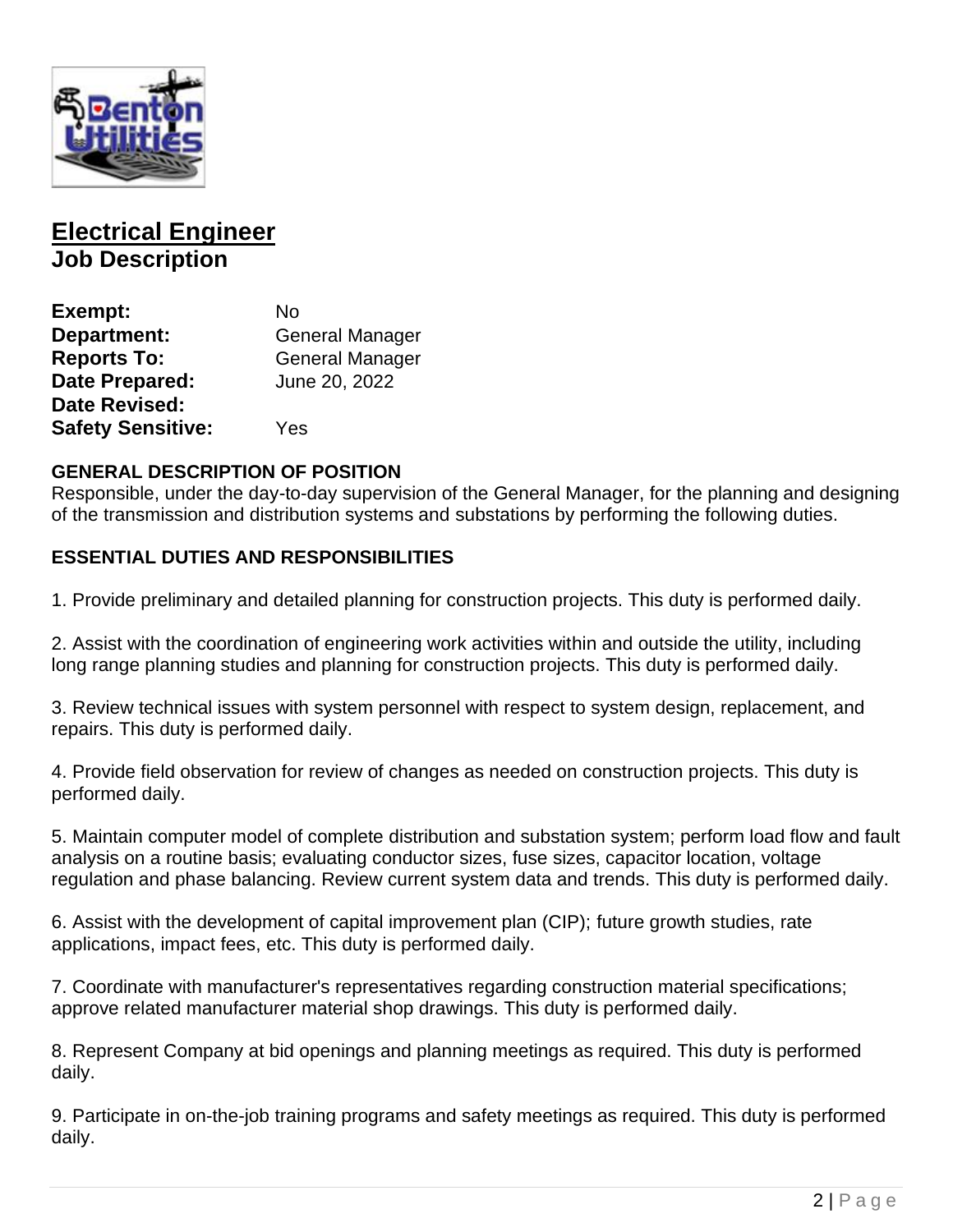10. Comply with recommended safety procedures and guidelines at all times, including wearing of proper safety equipment. This duty is performed daily.

11. Operate a motor vehicle. This duty is performed as needed.

12. Work in a constant state of alertness and in a safe manner. This duty is performed daily.

13. Subject to call-out. This duty is performed daily.

14. Perform any other related duties as required or assigned.

#### **QUALIFICATIONS**

To perform this job successfully, an individual must be able to perform each essential duty mentioned satisfactorily. The requirements listed below are representative of the knowledge, skill, and/or ability required.

#### **EDUCATION AND EXPERIENCE**

Technical degree required in such disciplines as Computer Engineering, CPA, etc, plus 0 to 6 months related experience and/or training, or equivalent combination of education and experience.

#### **COMMUNICATION SKILLS**

Ability to read, analyze, and understand general business/company related articles and professional journals; Ability to speak effectively before groups of customers or employees. Ability to write reports, business correspondence, and policy/procedure manuals; Ability to effectively present information and respond to questions from groups of managers, clients, customers, and the general public.

#### **MATHEMATICAL SKILLS**

Ability to apply advanced mathematical concepts such as exponents, logarithms, quadratic equations, and permutations. Ability to apply mathematical operations to such tasks as frequency distribution, determination of test reliability and validity, analysis of variance, correlation techniques, sampling theory, and factor analysis.

#### **CRITICAL THINKING SKILLS**

Ability to solve practical problems and deal with a variety of known variables in situations where only limited standardization exists. Ability to interpret a variety of instructions furnished in written, oral, or diagram formats.

#### **REQUIRED CERTIFICATES, LICENSES, REGISTRATIONS**

Arkansas Registered Engineer Intern.

Institute of Electrical and Electronics Engineers Membership.

Must have a valid Arkansas Driver's License and meet the requirements of Benton Utilities insurance carrier.

#### **PREFERRED CERTIFICATES, LICENSES, REGISTRATIONS**

Active professional trade association membership.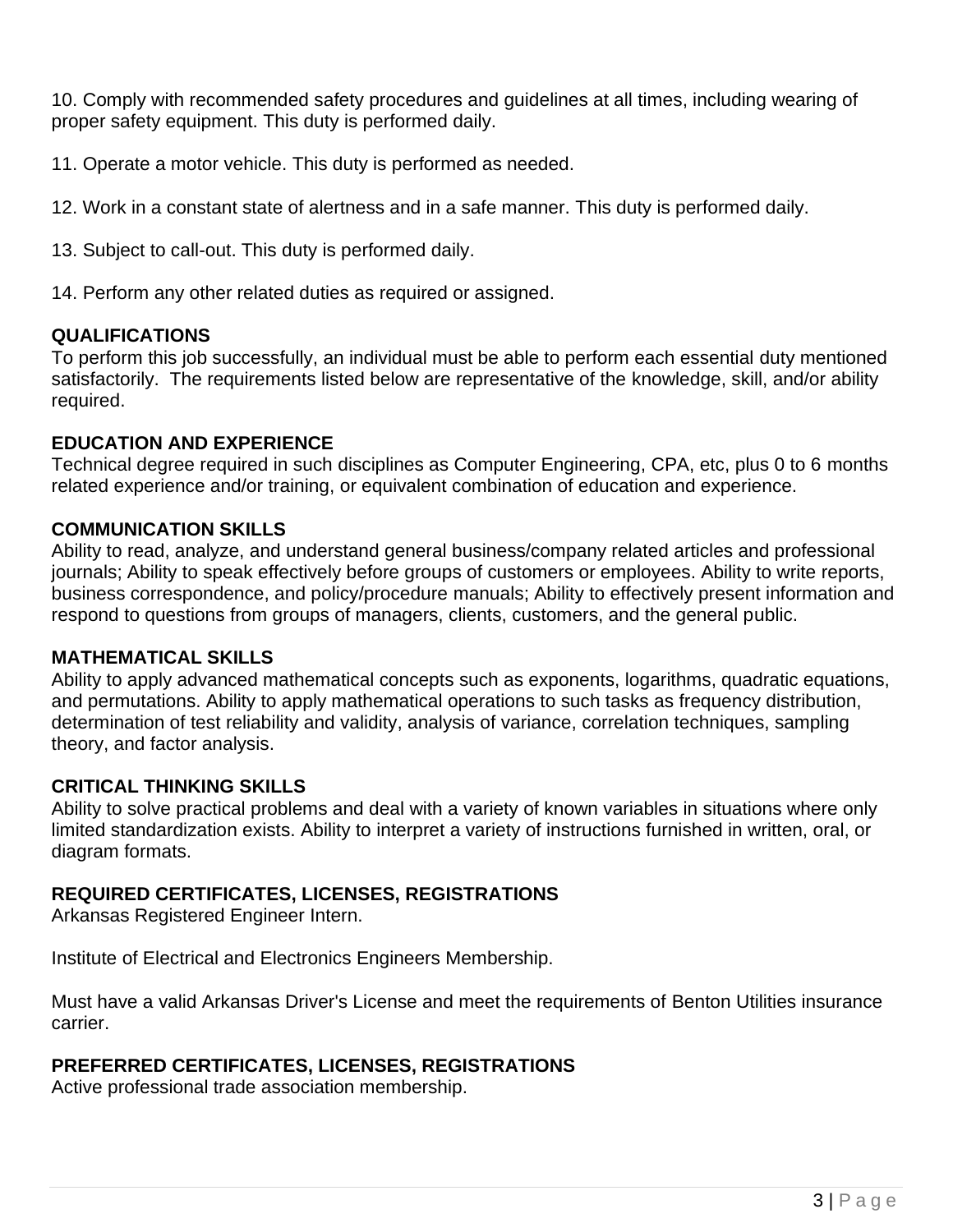#### **SOFTWARE SKILLS REQUIRED**

Intermediate: Alphanumeric Data Entry, Spreadsheet, Word Processing/Typing Basic: 10-Key, Accounting, Contact Management, Database, Presentation/PowerPoint

### **INITIATIVE AND INGENUITY**

#### **SUPERVISION RECEIVED**

Under general supervision where standard practice enables the employee to proceed alone on routine work, referring all questionable cases to supervisor.

#### **PLANNING**

Considerable responsibility with regard to general assignments in planning time, method, manner, and/or sequence of performance of own work; may also occasionally assist in the planning of work assignments performed by others within a limited area of operation.

#### **DECISION MAKING**

Performs work operations which permit frequent opportunity for decision-making of minor importance and also frequent opportunity for decision-making of major importance; the latter of which would affect the work operations of other employees and/or clientele to a moderate degree.

#### **MENTAL DEMAND**

Moderate mental demand. Operations requiring almost continuous attention, but work is sufficiently repetitive that a habit cycle is formed; operations requiring intermittent directed thinking to determine or select materials, equipment, or operations where variable sequences may be selected by the employee.

#### **ANALYTICAL ABILITY / PROBLEM SOLVING**

Moderately structured. Fairly broad activities using moderately structured procedures with only generally guided supervision. Interpolation of learned things in somewhat varied situations.

#### **RESPONSIBILITY FOR WORK OF OTHERS**

Responsibility for work of others: Not indicated.

#### **RESPONSIBILITY FOR FUNDS, PROPERTY and EQUIPMENT**

Occasionally responsible for organization's property where carelessness, error, or misappropriation would result in moderate damage or moderate monetary loss to the organization. The total value for the above would range from \$5,000 to \$150,000.

#### **ACCURACY**

Probable errors of internal and external scope would have a moderate effect on the operational efficiency of the organizational component concerned. Errors might possibly go undetected for a considerable period of time, thereby creating an inaccurate picture of an existing situation. Could cause further errors, losses, or embarrassment to the organization. The possibility for error is always present due to requirements of the job.

#### **ACCOUNTABILITY**

#### **FREEDOM TO ACT**

Generally controlled. General processes covered by established policies and standards with supervisory oversight.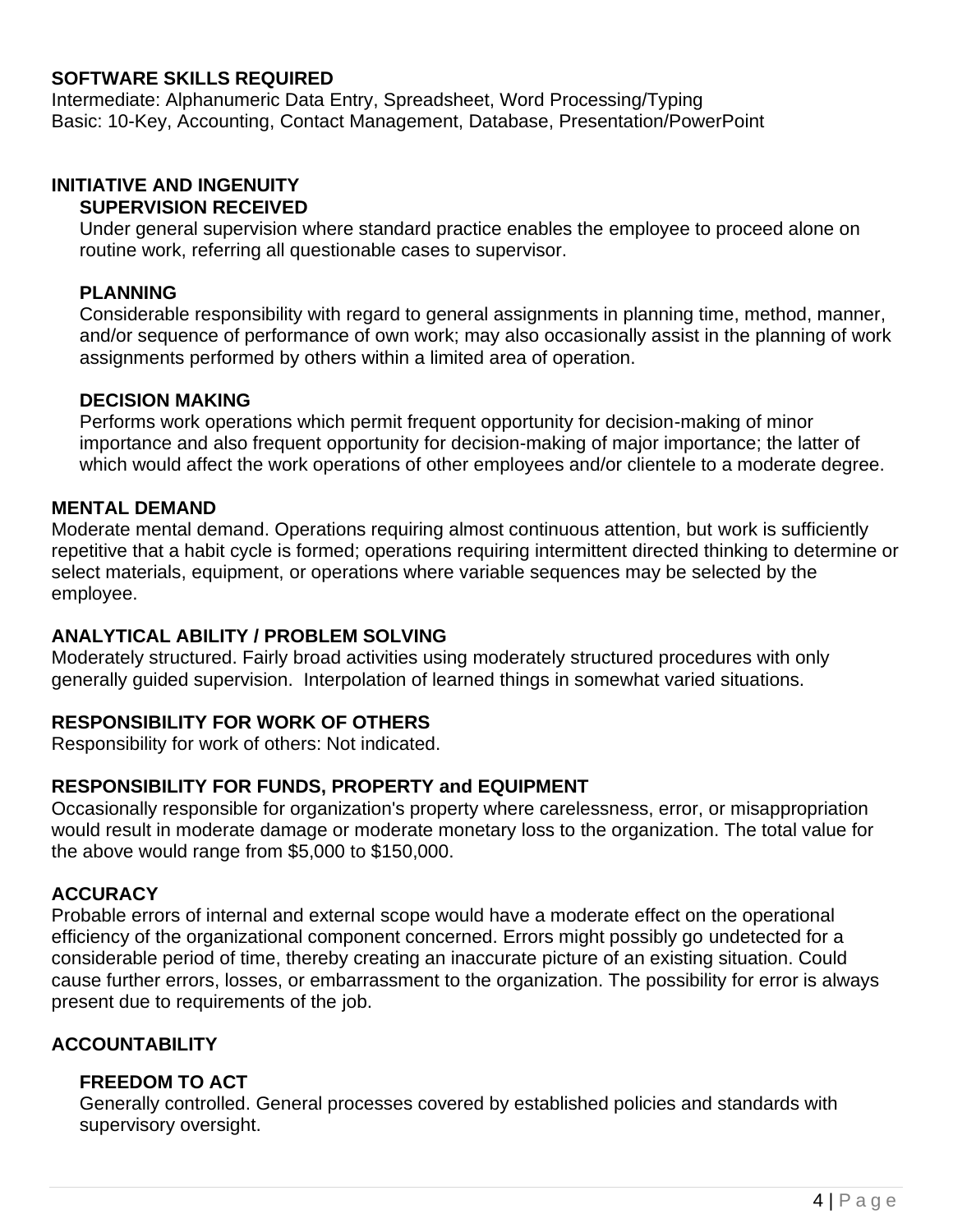#### **ANNUAL MONETARY IMPACT**

The amount of annual dollars generated based on the job's essential duties / responsibilities. Examples would include direct dollar generation, departmental budget, proper handling of organization funds, expense control, savings from new techniques or reduction in manpower.

None. Job does not create any dollar monetary impact for the organization.

#### **IMPACT ON END RESULTS**

Modest impact. Job has some impact on the organizations end results, but still from an indirect level. Provides assistance and support services that facilitates decision making by others.

#### **PUBLIC CONTACT**

Regular contacts with patrons, either within the office or in the field. May also involve occasional selfinitiated contacts to patrons. Lack of tact and judgment may result in a limited type of problem for the organization.

#### **EMPLOYEE CONTACT**

Contacts of considerable importance within the department or office, such as those required in coordination of effort, or frequent contacts with other departments or offices, generally in normal course of performing duties. Requires tact in discussing problems and presenting data and making recommendations, but responsibility for action and decision reverts to others.

#### **USE OF MACHINES, EQUIPMENT AND/OR COMPUTERS**

Occasional use of highly complex machines and equipment; specialized or advanced software programs.

#### **WORKING CONDITIONS**

Periodically exposed to such elements as noise, intermittent standing, walking, occasionally pushing, carrying, or lifting; but none are present to the extent of being disagreeable.

#### **ENVIRONMENTAL CONDITIONS**

The following work environment characteristics described here are representative of those an employee encounters while performing essential functions of this job. Reasonable accommodations may be made to enable individuals with disabilities to perform the essential functions.

While performing the functions of this job, the employee is occasionally exposed to work near moving mechanical parts, work in high, precarious places, fumes or airborne particles, outdoor weather conditions, wet or humid conditions, risk of electrical shock. The noise level in the work environment is usually loud.

#### **PHYSICAL ACTIVITIES**

The following physical activities described here are representative of those that must be met by an employee to successfully perform the essential functions of this job. Reasonable accommodations may be made to enable individuals with disabilities to perform the essential functions and expectations.

Moderate diversity, low physical. Work activities which allow for a moderate amount of diversity in the performance of tasks which are not as varied as those positions with high-level diversity and decisionmaking.